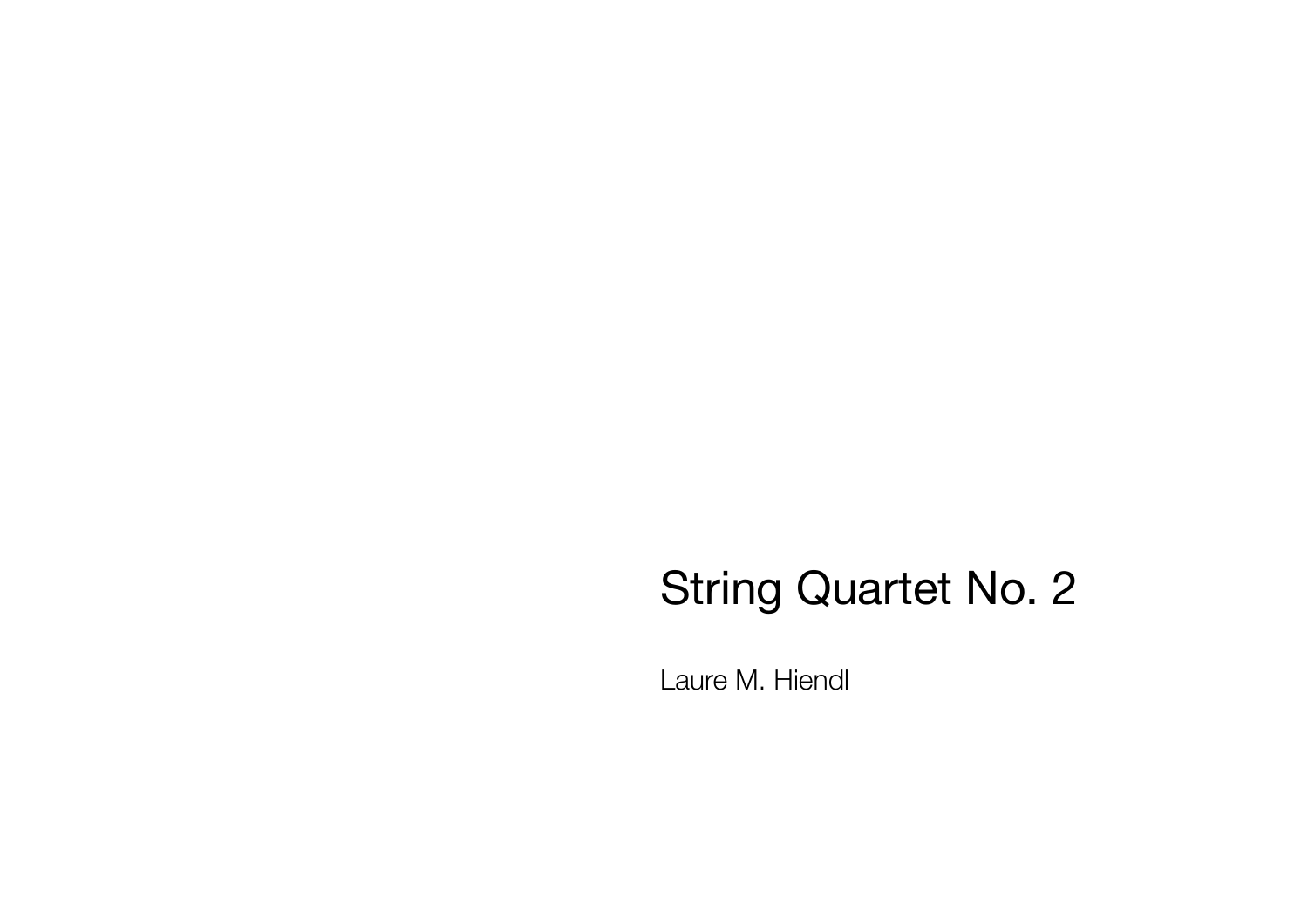## **Notes**

The string quartet is for 4 electric string instruments, video and electronics. Each string instrument **controls a sampler via its pitch**: a pitch tracker in the patch analyses the current pitch and maps it onto the **playback speed** of the samplers. Sometimes, the instrument (mostly the viola) is also controlling a **filter** that filters the whole (or parts of the) string quartet.

No string sound should be audible during the performance—the instruments are merely highly sensitive interfaces that control 4 independent samplers. Each notated pitch is therefore equivalent to a specific playback speed, which are given below the pitch in parentheses for reference. Normal playback equals playback speed 1, half the speed is 0.5, double speed is 2, and so on.

The **volume** of the samplers is controlled by the dynamics of the instruments via an envelope follower: the louder the instruments, the louder the samplers.

The time of the piece is organized in a simple **timecode** (min:sec). **Cues** are given in boxed system text above the timecode.

Pitches should be held throughout their notated duration. If multiple pitches are given as **chords**, performers may play any or all of the pitches repeatedly for as long as they are notated, moving in short  $(-1s)$  glissandi between the pitches. If they are notated **consecutively** performers should play them one after another, also moving in short glissandi.

Short arrows to and from pitches indicate that the performers should **slide in and out** of the note, from the bottom of their respective range. The slide should be short (~1s). Sliding in happens on the downbeat of the each timecode, sliding out should end before the downbeat, i.e. begin 1s before the downbeat.



If clusters are given, performers may choose any pitches/frequencies within the range of the **cluster** and glissando between them. This is used mostly for when the instrument is acting as a filter.



The setup requires at least 4, better 8 channels of surround sound. The performers sit in a cross, with the audience in the middle.



The duration of the piece is **35 minutes**. For a detailed tech rider, the video as well as the Pure Data patch please contact **[laure@martinhiendl.com](mailto:laure@martinhiendl.com)**.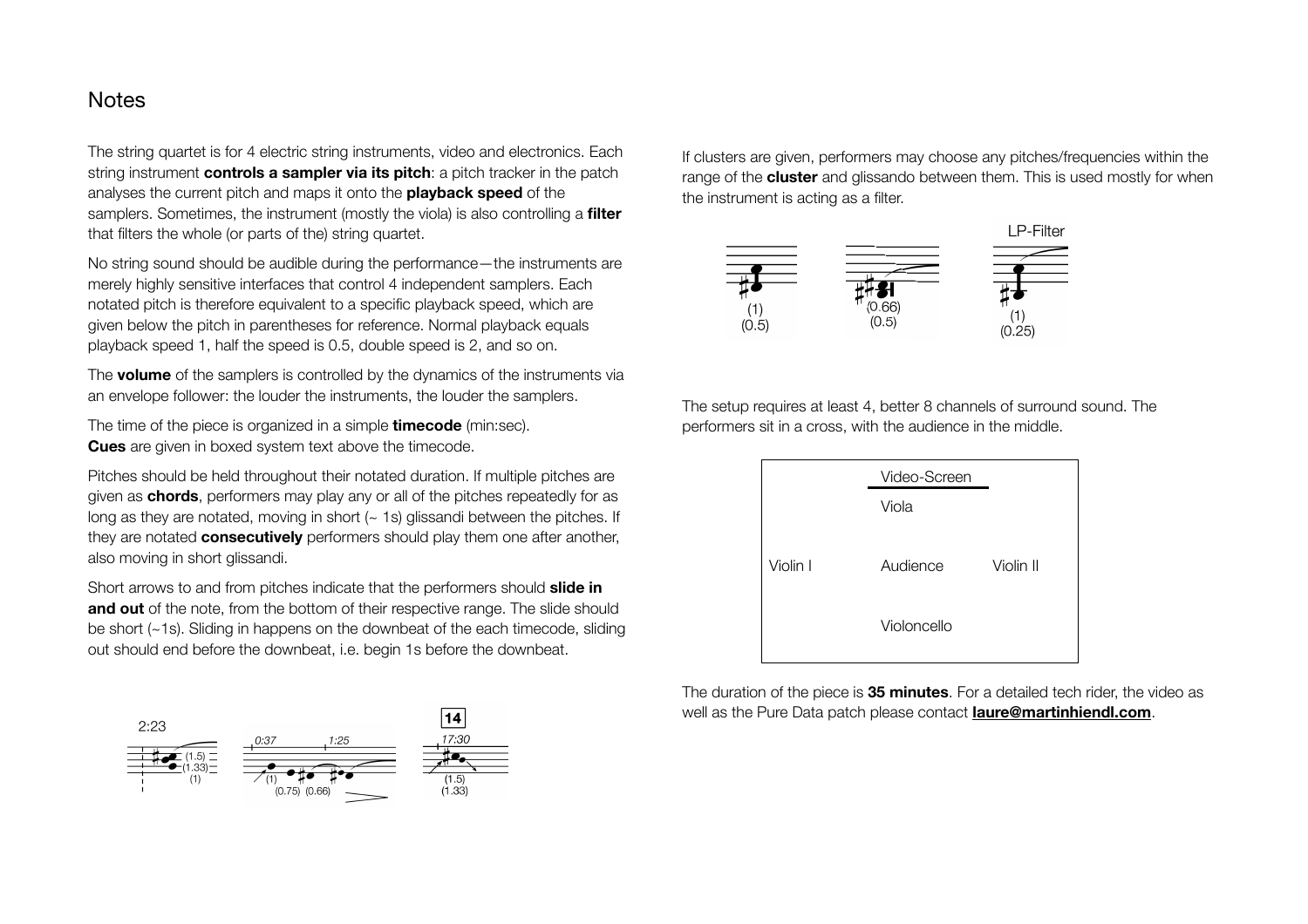for 4 electronics string instruments, video and electronics String Quartet No. 2